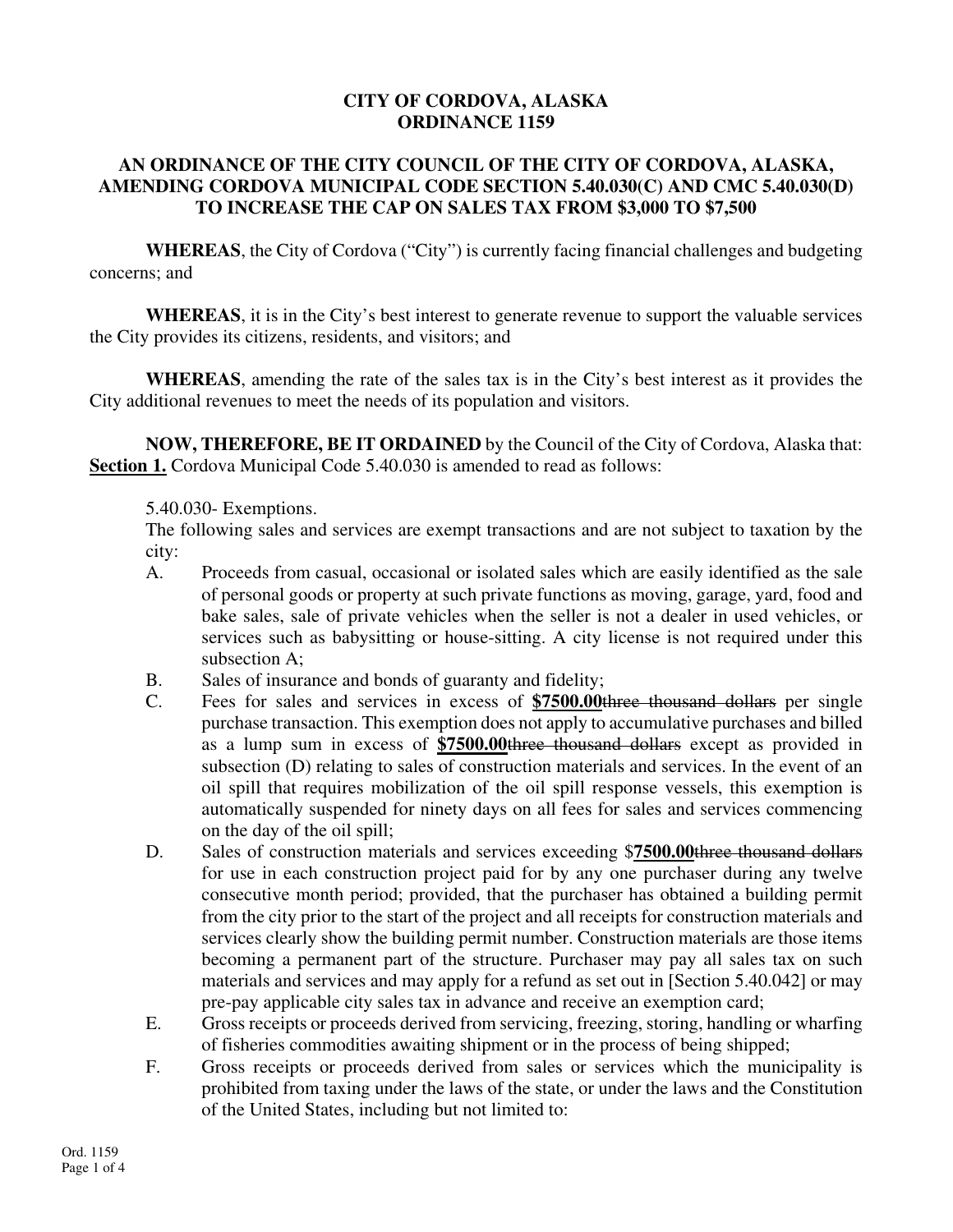1. Sales by the U.S. Postal Service,

2. Sales of any items purchased with food coupons, food stamps or other type of certificate issued under 7 U.S.C. Sections 2011-2025 (Food Stamp Act),

3. Purchases made under the authority of or made with any type of certificate issued pursuant to 42 U.S.C. Sections 1771-1789 (Child Nutrition Act of 1966),

4. Interstate sales,

5. Air transportation including that portion of any chartered fishing or hunting expedition which covers the cost of air transportation,

6. Gross receipts or proceeds derived from sales to the United States, state, city or any political department thereof;

- G. Gross receipts or proceeds from the transportation (including freight and shipping charges), loading, unloading or storing of cargo from marine vessels or aircraft in foreign, interstate or intrastate commerce;
- H. Services of a person licensed or certified by the state of Alaska as a doctor of medicine and surgery, a doctor of osteopathy and surgery, a doctor of veterinary medicine, a chiropractor, a dentist, a naturopath, an optometrist, an audiologist, a hospital, an occupational therapist, a physical therapist, a massage therapist or a licensed or practical nurse; provided, that the service is within the scope of the state license or certificate;
- I. Services of a person licensed or certified by the state of Alaska as a psychologist or psychological associate, a clinical social worker, an alcohol and drug counselor, or a marital and family therapist;
- J. Fees for supplies, equipment and services provided by a hospital, medical clinic or dental clinic for patient treatment including laboratory and x-ray services;
- K. Gross receipts or proceeds of the retail sale of prescription drugs;
- L. Sale of cemetery plots, caskets, funeral and burial related items and the services by a funeral home;
- M. Commissions received by travel agencies for their services that are not set by and billed by the travel agencies. Service charges set by and billed by the travel agencies are not exempt from taxation under this chapter;
- N. Dues or fees to clubs, labor unions or fraternal organizations;
- O. Fees and charges for extracurricular activities or events promoted or undertaken by educational or student organizations;
- P. Sales by any student organization, parent/teacher organization or booster club recognized by the school or educational organization in which it operates, which proceeds are utilized to further the purposes for which the organization was formed;
- Q. Sales and services by schools or other educational organizations made in the course of their regular functions and activities, which proceeds are utilized to further the purposes for which such organization was formed;
- R. Sales of food at educational and hospital cafeterias and lunchrooms which are operated primarily for staff and/or students, and which are not operated for the purpose of sale to the general public for profit;
- S. Sales, services and rentals by or to religious organizations which have obtained a  $501(c)(3)$  or  $501(c)(4)$  exemption certificate from the Internal Revenue Service and which are made in the normal conduct of religious activity; provided, the income from the exempt transaction is also exempt from federal income taxation;
- T. Sales, services and rentals by or to scouting, 4H or similar youth organizations which have obtained a  $501(c)(3)$  or  $501(c)(4)$  exemption certificate from the Internal Revenue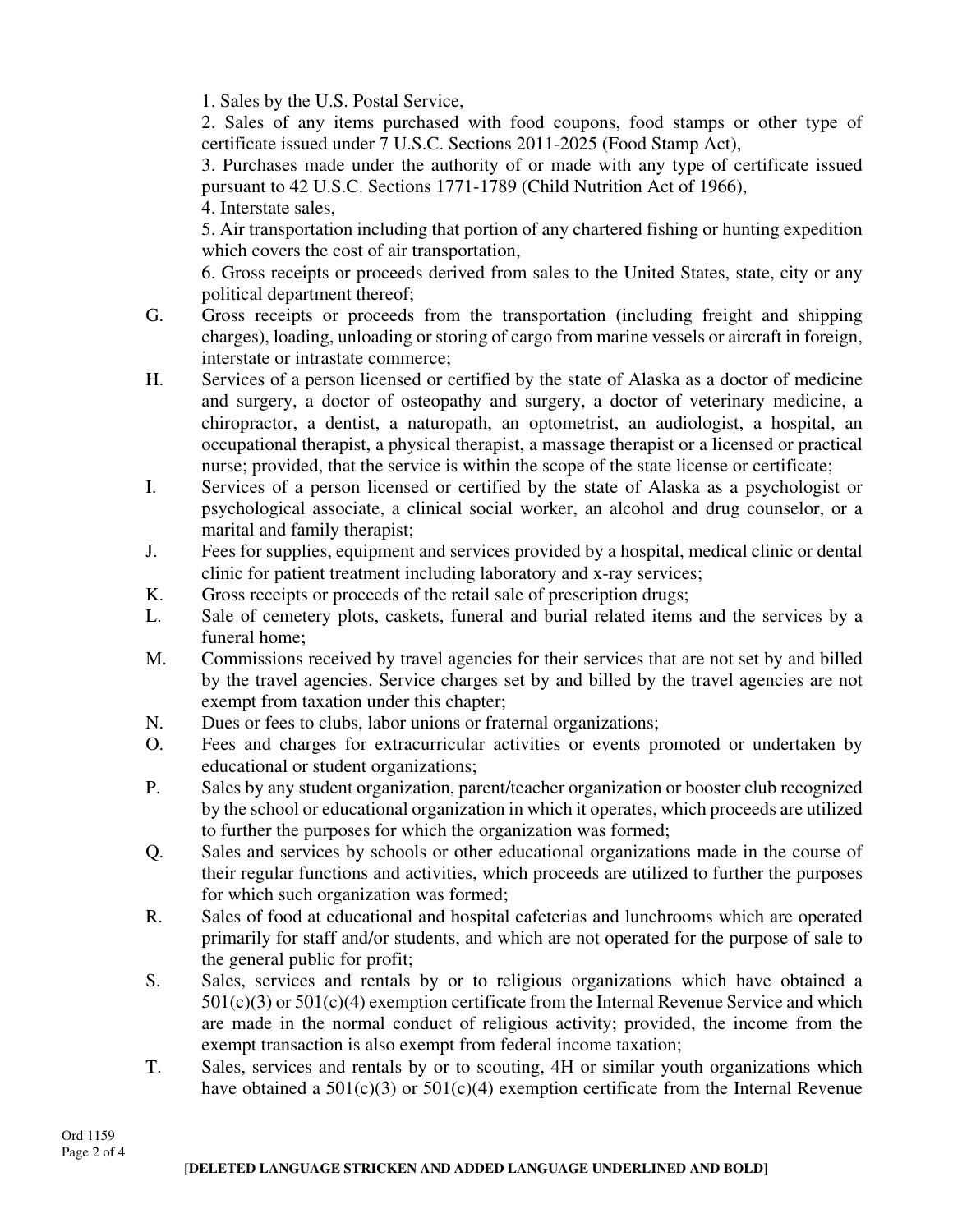Service and which are made in the normal conduct of activity; provided, the income from the exempt transaction is also exempt from federal income taxation;

- U. Sales, services and rentals by or to benevolent or civic organizations which have obtained a  $501(c)(3)$  or  $501(c)(4)$  exemption certificate from the Internal Revenue Service and which are made in the normal conduct of activity; provided, the income from the exempt transaction is also exempt from federal income taxation and the income is donated to a charity. Such organizations shall pay the sales taxes at the time of purchase and shall apply to the city for a refund as provided in Section 5.40.040;
- V. Proceeds from contract services provided by a state-licensed child care contractor;
- W. Proceeds from contract services provided by a person for the purpose of taking temporary care of minors for another person;
- X. Proceeds from products sold as wholesale sales to businesses designated by the state of Alaska as wholesalers. These include the sales of goods, wares, or merchandise to a retail dealer, manufacturer, or contractor, for resale within the city as is or incorporated into a product or commodity to be sold by the dealer, manufacturer or contractor within the city, if the subsequent sale is subject to the city sales tax. In this connection a retailer must stock that merchandise for resale, display the same to the public and hold himself out as regularly engaged in the business of selling such products;
- Y. Proceeds from products sold for resale:
	- 1. Sales of goods, wares or merchandise to a retail dealer, manufacturer or contractor, for resale within the city as is or incorporated into a product or commodity to be sold by the dealer, manufacturer or contractor within the city, if the subsequent sale is subject to the city sales tax. The product must be an item that is sold as part of the reseller's primary business and must be of such nature that it can be purchased by the general public in a transaction that is not dependent upon the purchase of another product or service,
	- 2. Goods, wares or merchandise that can be purchased only as part of a package purchase of services, such as a bed-and-breakfast or a fishing or hunting charter and not by the general public as separate and individual items are not exempt under this chapter,
	- 3. Food products that are purchased for resale must be purchased and sold as is or prepared in a kitchen that is DEC-certified in order to qualify for sales tax exemption. Proof of certification must be available upon request;
- Z. Proceeds from services for resale: Services that are provided by a subcontractor to a contractor for a third party is considered services for resale and is exempt from taxation;
- AA. Sales of real property. Rentals of real property are not exempt from taxation by the city.
- AB. Commissions or fees in excess of \$**7,500.00**two thousand five hundred dollars earned by brokers or agents in real estate sales transactions.
- AC. Home heating oil purchased for use in a dwelling, as defined in [Section 18.08.190], for use at that location conditioned on the following:
	- 1. That no more than fifty percent of the floorspace of the building(s) considered as dwellings be used as nonresidential use, including business activities.
	- 2. That the dwelling be operated in compliance with all other regulations and laws.
	- 3. If a fuel tank is used to supply more than one structure or area then no more than fifty percent of the floorspace and area supplied shall be nondwelling and nonresidential including business activities.